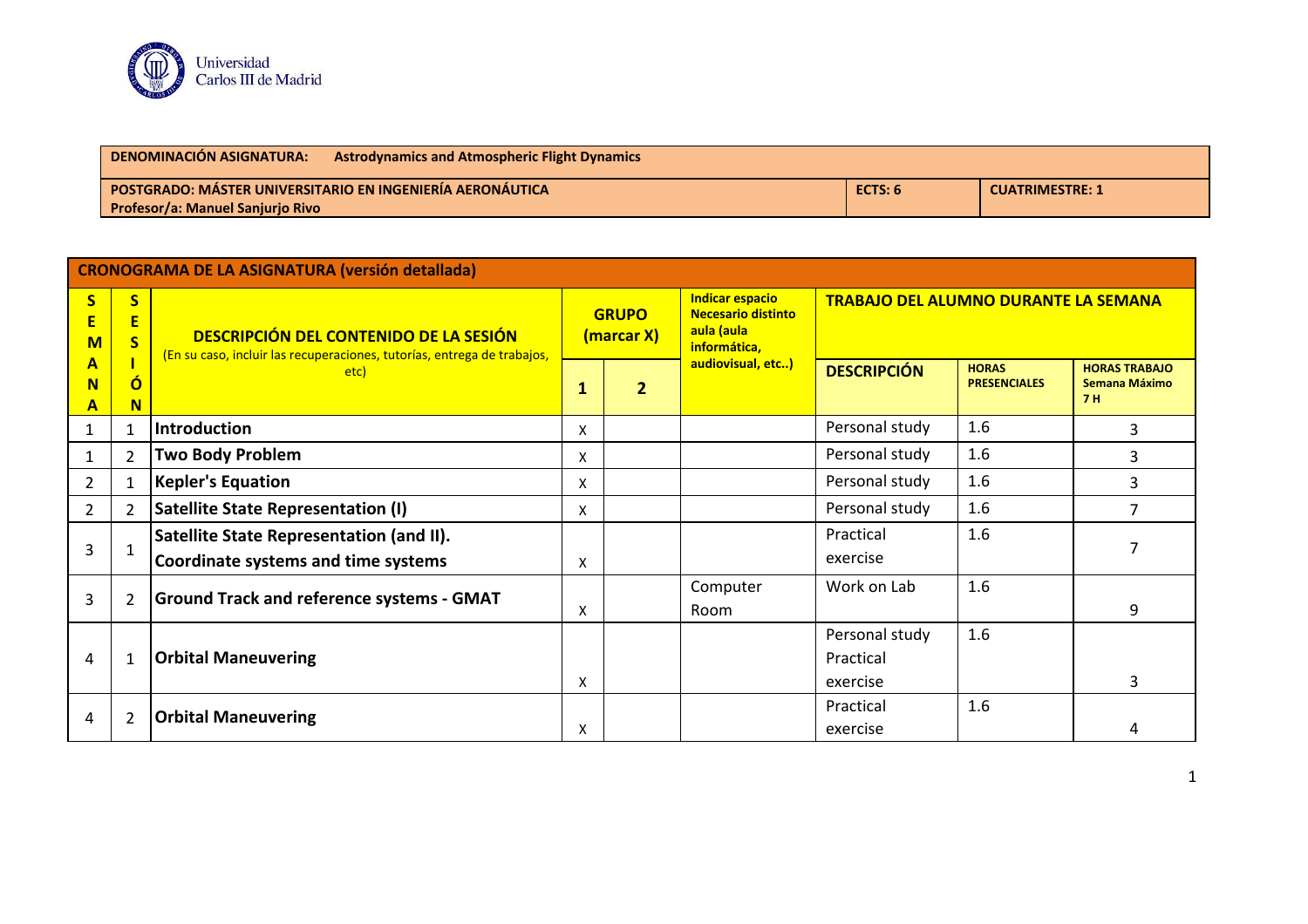

|                |                |                                             |                           |          | Work on Lab    |     |                |
|----------------|----------------|---------------------------------------------|---------------------------|----------|----------------|-----|----------------|
|                |                | <b>Three Body Problem</b>                   |                           |          | Personal study | 1.6 |                |
| 5              | $\mathbf{1}$   |                                             | X                         |          | Work on Lab    |     | 3              |
|                |                |                                             |                           |          | Practical      | 1.6 |                |
|                |                | <b>Three Body Problem</b>                   |                           |          | exercise       |     |                |
| 5              | $\overline{2}$ |                                             | Χ                         |          | Work on Lab    |     | 4              |
|                |                | N-Body                                      |                           |          | Personal study | 1.6 |                |
| 6              | $\mathbf{1}$   |                                             | $\boldsymbol{\mathsf{X}}$ |          | Work on Lab    |     | $\overline{7}$ |
|                |                | <b>Patched-Conics</b>                       |                           |          | Personal study | 1.6 |                |
| 6              | $\overline{2}$ |                                             | $\boldsymbol{\mathsf{x}}$ |          | Work on Lab    |     | 8              |
|                |                |                                             |                           | Computer | Work on Lab    | 1.6 |                |
| $\overline{7}$ | $\mathbf{1}$   | Lambert and B-plane targeting               | $\boldsymbol{\mathsf{x}}$ | Room     |                |     | 9              |
|                |                |                                             |                           |          | Personal study | 1.6 |                |
| 7              | $\overline{2}$ | <b>Special Perturbation Techniques</b>      | $\boldsymbol{\mathsf{x}}$ |          | Work on Lab    |     | 3              |
|                |                |                                             |                           |          | Personal study | 1.6 |                |
| 8              | $\mathbf{1}$   | <b>Special Perturbation Techniques (II)</b> | $\boldsymbol{\mathsf{X}}$ |          | Work on Lab    |     | 3              |
|                |                |                                             |                           |          | Personal study | 1.6 |                |
| 8              | $\overline{2}$ | <b>General Perturbation Techniques</b>      | $\boldsymbol{\mathsf{X}}$ |          | Work on Lab    |     | 8              |
|                |                |                                             |                           | Computer | Work on Lab    | 1.6 |                |
| 9              | $\mathbf{1}$   | Propagator                                  | $\boldsymbol{\mathsf{x}}$ | Room     |                |     | 9              |
|                |                |                                             |                           |          | Personal study | 1.6 |                |
| 9              | $\overline{2}$ | <b>Preliminary Orbit Determination</b>      | $\boldsymbol{\mathsf{x}}$ |          | Work on Lab    |     | 4              |
|                |                |                                             |                           |          | Practical      | 1.6 |                |
| 10             | $\mathbf{1}$   | <b>Preliminary Orbit Determination (II)</b> | $\boldsymbol{\mathsf{x}}$ |          | exercise       |     | 4              |
|                |                |                                             |                           |          | Personal study | 1.6 |                |
| 10             | $\overline{2}$ | <b>Orbit Determination and Estimation</b>   | $\boldsymbol{\mathsf{x}}$ |          | Work on Lab    |     | 3              |